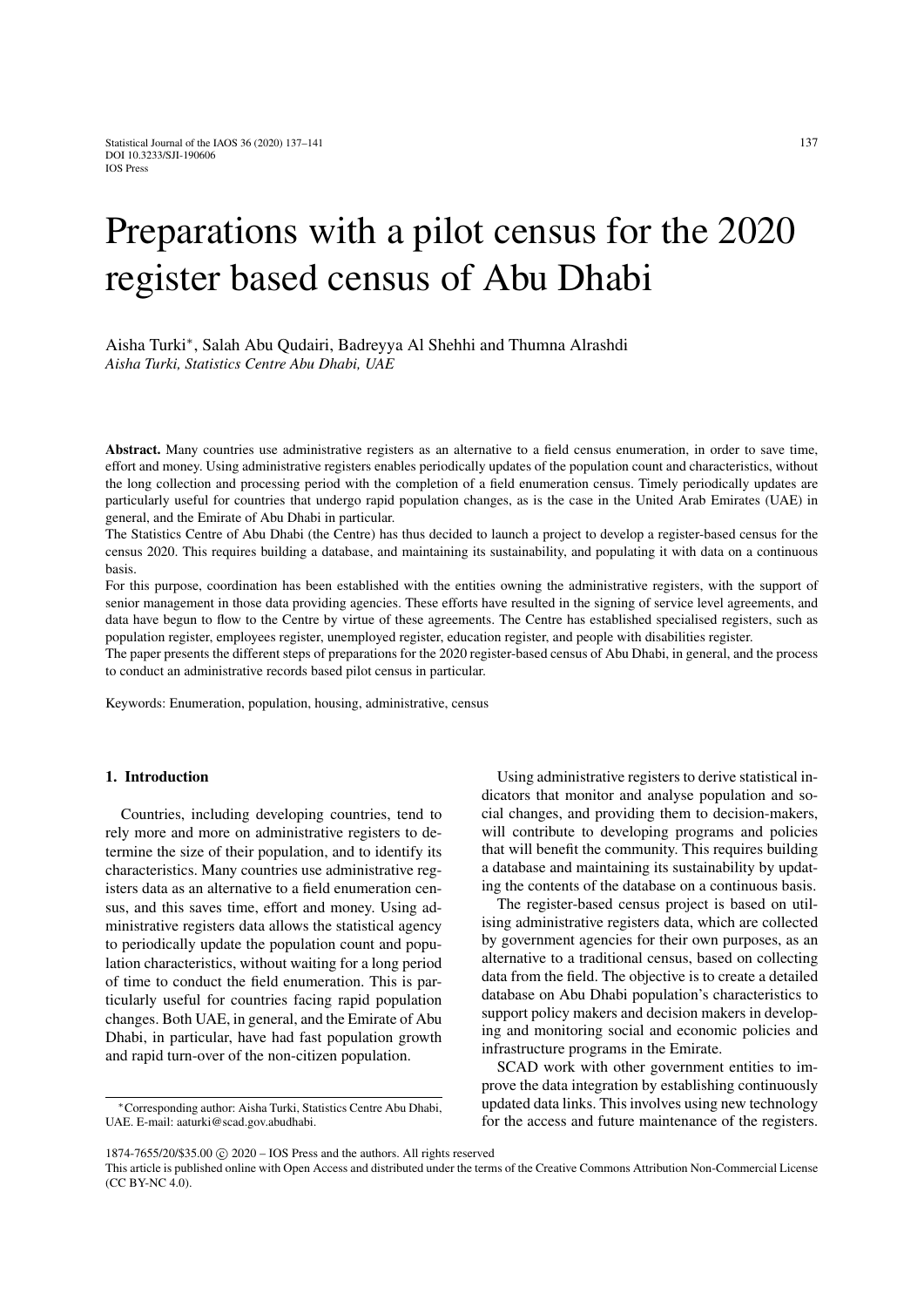A coordination mechanism has been established with the entities owning the administrative registers, with the support from senior management of the Statistics Centre – Abu Dhabi (the Centre), as well as the senior management in those providing agencies. These efforts have resulted in the signing of service level agreements, and the Centre has begun to receive data under these agreements. The Centre has established specialised registers such as, population register, employees register, unemployed register, education register, and people with disabilities register.

Establishing administrative registers at the Centre aims to:

- Conducting register-based censuses,
- Creating sampling frames for designing samples for demographic and social surveys,
- Providing statistical information and data that support planning and decision makers,
- Producing statistical indicators,
- Predicting future needs of social care services for the population, and
- Preparing detailed analytical reports to assist decision makers with developing policies.

The Centre's scope of responsibility is the Emirate of Abu Dhabi, and the project is linked to the Centre's strategic objective related to increasing reliance on administrative registers data, and reducing field surveys.

# 2. Project phases

A preparatory phase for Registration Census 2020 was conducted from the second quarter of 2015 until the third quarter of 2017. During this phase, the following tasks were performed:

- ensuring access to unit records files from administrative registers,
- installing and setting up SPSS for analysis of data received,
- understanding the databases metadata, contents and structures, and
- developing draft computer code for validation and cleaning of the data.

A pilot test was conducted in 2017 on administrative registers data, and this paper will present the challenges, and how we overcame them.

A pilot census was carried out in the second quarter of 2019 to measure the extent to which the challenges of the 2017 pilot test experience have been overcome, and the effectiveness of the solutions provided.

Finally, the register-based census 2020 will be conducted, taking into consideration lessons learned from the pilot test and the pilot census.

In preparation for the register-based census 2020 several keys tasks were included, such as:

- Preparation of a work plan.
- Preparation of the budget.
- Description of the methodology.
- Identification of the need for field surveys for specific census topics.
- Identification of the need for specific registers, such as registers for population, buildings, housing units, government employees, unemployed persons, education, and people with disabilities.

Before conducting the pilot census, SCAD did a quality assessment of the source data. This assessment covered the effects of confidentiality issues and the SCAD quality dimensions:

- Organisational structure and the institutionalisation of statistical operations
- Relevance
- Clarity of administrative records preparation methodology
- Accuracy
- Coherence and consistency
- Accessibility
- Timeliness, periodicity and punctuality.
- *2.1. Methodology for identifying population count of the Emirate of Abu Dhabi*

Following international standards, the concept of Abu Dhabi residents has been defined as individuals who are usual residents of the Emirate of Abu Dhabi, whether UAE nationals or non-UAE nationals. The definition covers citizens, who are usual residents of the Emirate, as well as those who are from outside of the Emirate or the United Arab Emirates and usually live in the Emirate of Abu Dhabi. It also covers all non-UAE nationals who intend to permanently and continuously reside in the Emirate, or for at least six months, regardless of visa status, or spent six consecutive months in the Emirate prior to the census benchmark. It should be noted that periods of temporary absence due to annual leave or work assignments are not considered to be an interruption within the consecutive six-month period.

- Following this definition, Abu Dhabi residents:
- include all citizens holding family book issued from the Emirate of Abu Dhabi, regardless of their usual residence.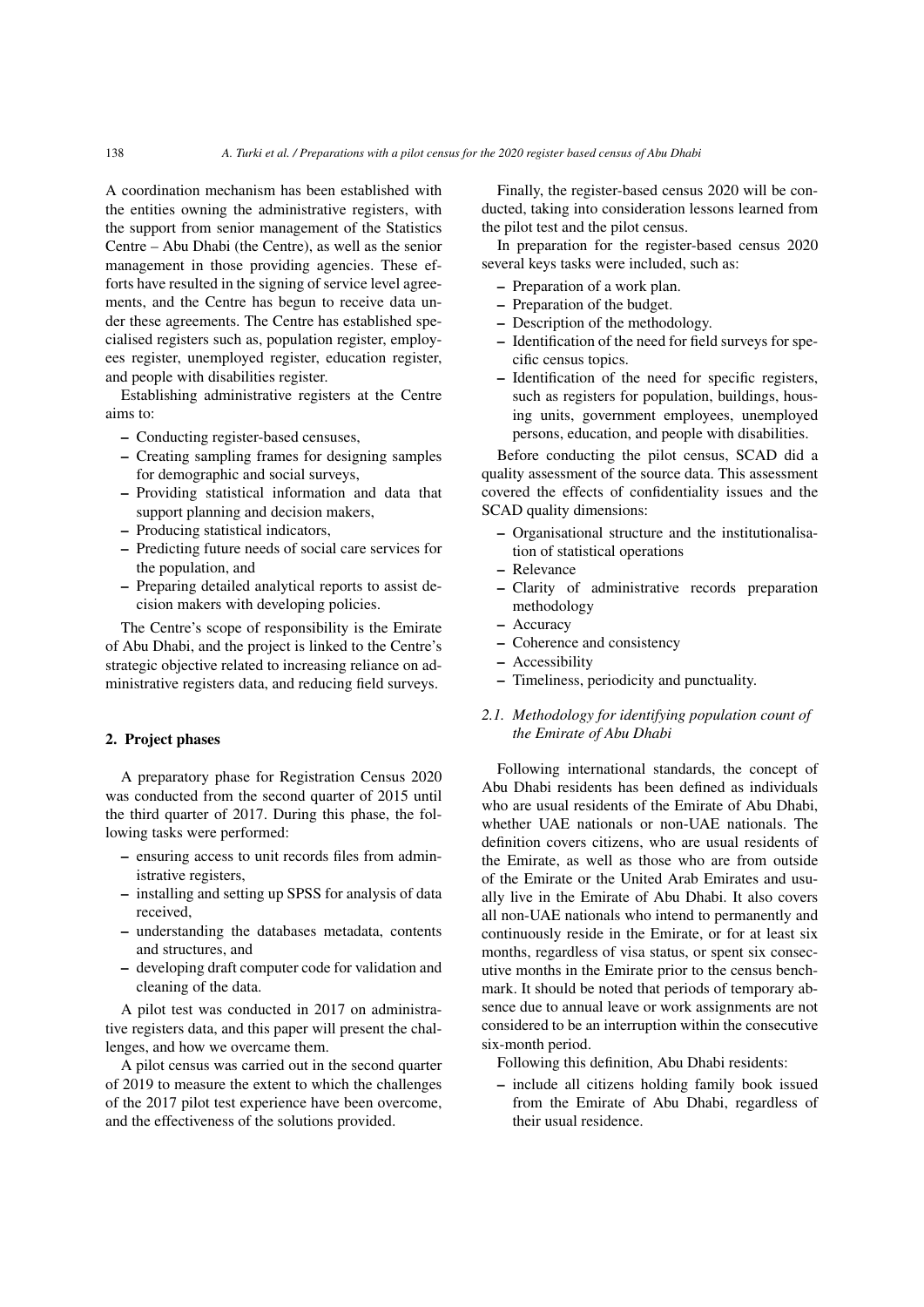- include all the Cooperation Council for the Arab States of the Gulf (GCC) nationals who usually reside in the Emirate of Abu Dhabi.
- include all foreign residents who usually reside in the Emirate of Abu Dhabi.
- include all newly born children for Abu Dhabi UAE nationals as well as newly born children for non-UAE nationals who usually reside in the Emirate of Abu Dhabi.
- excludes UAE nationals or non-UAE nationals who passed away prior to the benchmark of administrative register data.
- excludes foreign residents, whose residence permits have been cancelled, and who left the Emirate of Abu Dhabi prior to the benchmark of administrative register data.

The individual shall be counted once in the population count regardless of the number of times of renewing residency or identity card.

# 3. Technical achievements

So far, the following tasks have been achieved: At the level of concepts:

- Adopting the definition of the population of Abu Dhabi.
- Defining methodology associated with this definition.
- Sharing methodology with key data sources providers.
- Defining register-based census variables.
- At the level of variables:
- Identifying variables and evaluating their coverage from administrative registers.
- Preparing an itemised card for each variable.
- Identifying and designing output tables.
- At the level of classifications:
- Developing classifications of each variable according to the classifications applied by the Centre.
- Sharing classifications with data sources.
- At the level of data:
- Receiving, processing and analysing data from some key sources.
- Designing the population register database populating the register-based census.
- Preparing a methodology of collecting data from other administrative registers.
- Developing the rules to match the variables.

### *3.1. Technical procedures*

The Centre conducted the necessary statistical data processing on the data received from administrative sources. The data was reviewed and validated at the Centre, according to several stages and processes for preparing and processing the data to derive the statistical indicators. The procedures carried out included the following.

# *3.1.1. Corresponding variables' names in different data sources (variables mapping)*

The variables' names received from each source have been reviewed, corresponded and matched with the variables' names in the approved database, so that the same data feed into one variable regardless of the column name in the entity owning data. For example, identity card number variable has taken several different names in the sources, but these names have been corresponded with the variable name approved in the Centre's database, and the names given to this variable include, but are not limited to, SPM\_NATIONAL\_ID, Emirates ID, and PUPIL\_EMIRATES\_ID.

The name of identity card number variable has been unified in all registers and it has been named as NATIONAL\_ID, and it is the identification number through which the various registers' data have been linked.

# *3.1.2. Coding*

The Centre gave specific codes for data, and replaced text answers (sentences, words or codes), with specific codes and with specific connotations, giving each case a short code for that case. For example, the nationality variable contained several words denoting UAE nationals such as UAE, 101, and United Arab Emirates. All words and codes denoting UAE nationals have been unified into the United Arab Emirates and they have been given the code 784 according to the Country Code Classification issued by Statistics Division in United Nations.

## *3.1.3. Classifications*

The Centre classified the raw data received from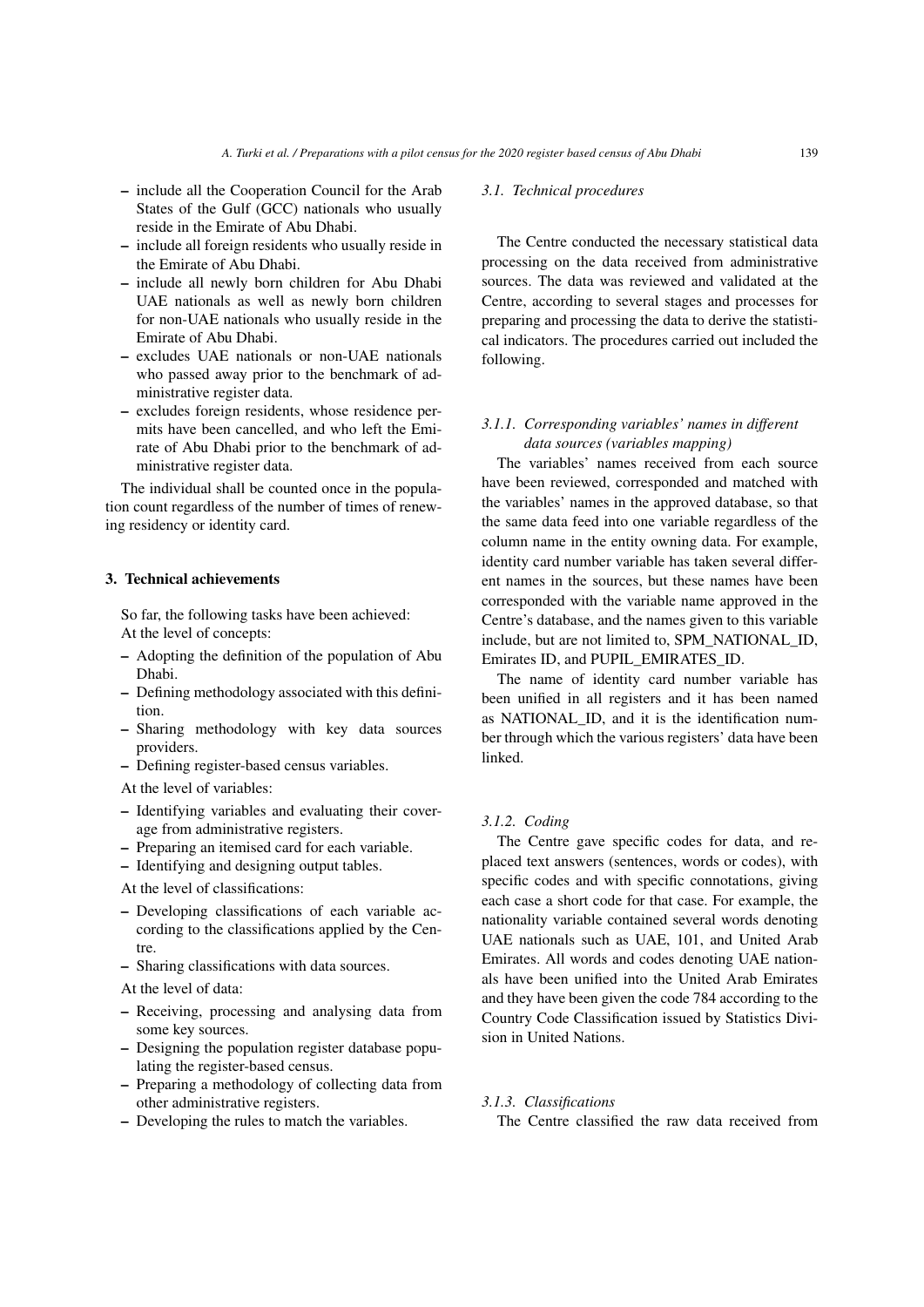the entities in accordance with international classifications. The most important classifications used are as follows:

- Classification of education: International Standard Classification of Education (ISCED 2013)
- Classification of occupations: International Standard Classification of Occupations 2008 (ISCO-08)
- Classification of nationalities: UN Standard Country or Area Codes for Statistical Use (M49) (countries)

# *3.1.4. Data validation*

Data has been checked to detect some problems, errors, or inconsistencies among data. For example, for the variable age, which is calculated from the date of birth, possible problems include:

- missing birth date;
- unrealistic birth years (e.g. 1365) resulting in ages exceeding 300 years;
- birth year greater than the current year resulting in negative ages.

Obviously, the cause of these errors is data entry errors. In this case, the birth date was taken from other available sources. If the required data is not available, the birth year birth is entered from identity card number, where the digits from 4 to 7 in identity card number corresponding to the year of birth.

# *3.1.5. Updating data*

The Centre has updated the database through its administrative registers data, in accordance with clear procedures that identify the data to be updated, and identify the priority main source for each variable, and then the sub-source. For example, students' data have been taken in the administrative registers of the Department of Education and Knowledge to reflect grades that students have attained. The educational level is coded according to the International Standard Classification of Education (ISCED 2013). Then the data from the remaining available registers have been used. For example, the educational levels of employees working for Abu Dhabi government have been updated using the Department of Finance register. For individuals, whose educational levels are not available in other registers, their educational levels have been adopted as indicated in Ministry of Interior's data.

#### *3.1.6. Removing duplicates*

The data have been verified according to specific procedures to ensure duplicated cases are detected, and that the same individual has been only registered once in the database. This step includes checking duplicates in the same register, and checking duplicates among registers. This is an important issue in dealing with administrative registers data. For example, it is normal for a person to be found duplicated in Department of Health's registers, because he visits the hospitals more than once. Each time the patient may be suffering from a different disease, other than the disease diagnosed during the first visit, and/or the patient may be following up with a different specialist doctor (Internist, Ophthalmologist, etc.). Therefore, no matter how many visits made by the patient to hospitals, we shall ensure that this person is not included in the population count more than once.

## *3.1.7. Data quality assurance*

The Centre provides an integrated system of procedures to ensure quality. This system ensures continuity of providing the required data to the Centre, and continuity of updating the register data. The system also provides consistency of data with statistical definitions and classifications. A specific mechanism is included for periodically measuring data quality, including revealing shortcomings or lack of coverage in the data. In addition, the Centre's integrated system of procedures, assures usage of the same codes for similar characteristics that share a particular feature, such as place of residence variable, and place of work variable.

After finishing the census pilot, SCAD compared the results of the pilot census with population estimates. The comparison showed minor differences. The total population in the pilot census was about 9% larger than the total estimated population. The differences were found to be mostly associated with differences in the scope of administrative records and the scope of population estimates.

#### 4. Conclusion

The pilot census has revealed several strengths of administrative registers, characterised by a large number of variables, covering the UAE nationals through family books, as well as non-UAE nationals through residence permits. The data also has showed flexibility and ability to classify variables of the administrative registers according to international standard classifica-